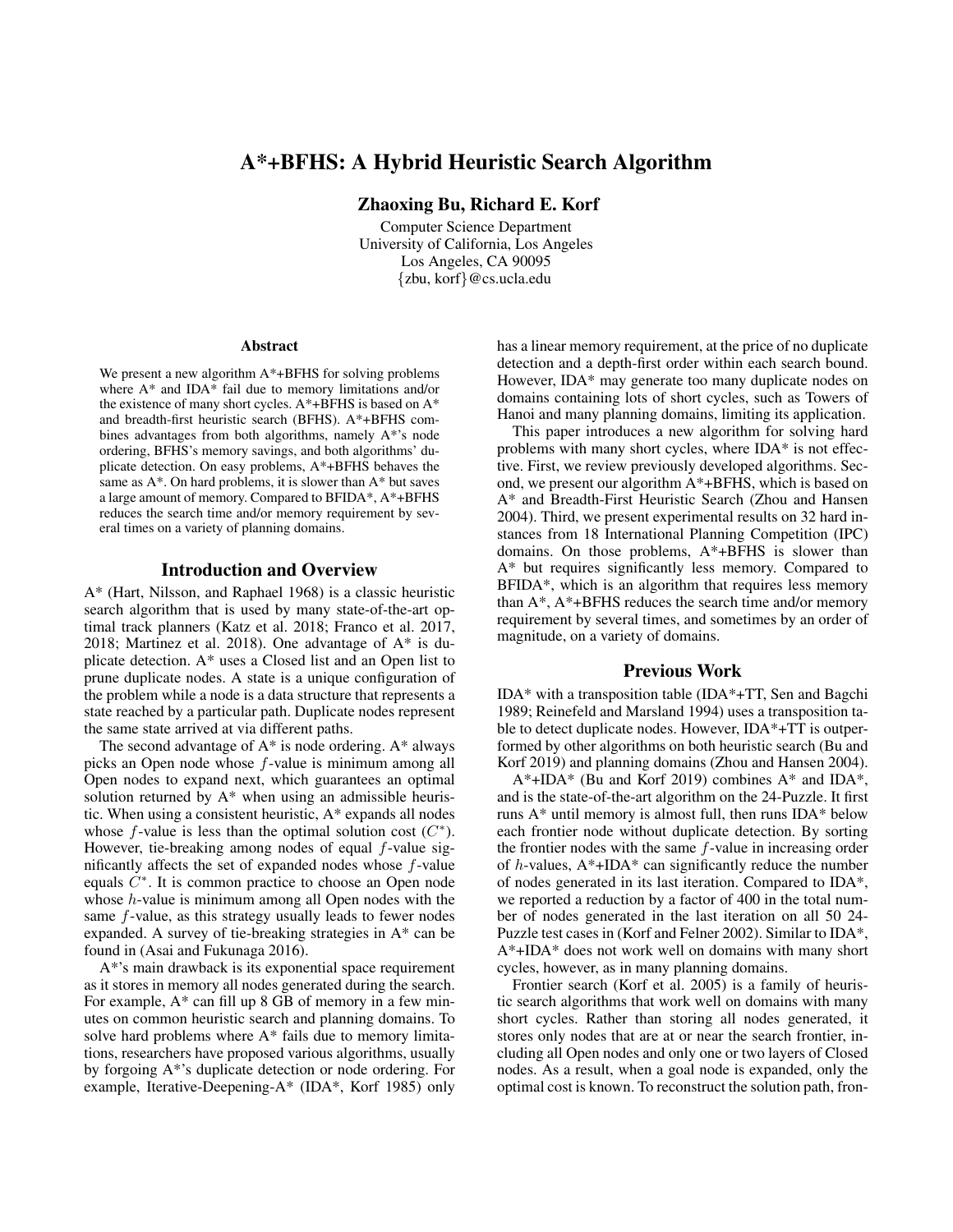tier search keeps a middle layer of Closed nodes in memory. For example, we can save the Closed nodes at depth  $h(start)/2$  as the middle layer. Each node generated below this middle layer has a pointer to its ancestor in the middle layer. After discovering the optimal cost, a node in the middle layer that is on an optimal path is identified. Then the same algorithm can be applied recursively to compute the solution path from the start node to the middle node, and from the middle node to the goal node. In general, however, frontier search cannot prune all duplicates in directed graphs (Korf et al. 2005; Zhou and Hansen 2004).

Divide-and-Conquer Frontier-A\* (DCFA\*, Korf and Zhang 2000) is a best-first frontier search based on A\*. To reconstruct the solution path, DCFA\* keeps a middle layer of Closed nodes that are roughly halfway along the solution path. DCFA\* detects duplicates and maintains A\*'s node ordering, but its memory savings compared to A\* is limited on domains where the Open list is larger than the Closed list.

Breadth-First Heuristic Search (BFHS, Zhou and Hansen 2004) is a frontier search algorithm for unit-cost domains. BFHS also detects duplicates but uses a breadth-first node ordering instead of A\*'s best-first ordering. At first, assume the optimal cost  $C^*$  is known in advance. BFHS runs a breadth-first search (BFS) from the start node and prunes every generated node whose  $f$ -value exceeds  $C^*$ . To save memory, BFHS only keeps a few layers of nodes in memory. On undirected graphs, if we store the operators used to generate each node, and do not regenerate the parents of a node via the inverses of those operators, frontier search only needs to store two layers of nodes, the currently expanding layer and their child nodes (Korf et al. 2005). On directed graphs, one previous layer besides the above-mentioned two layers is usually stored to detect duplicates (Zhou and Hansen 2004). To reconstruct the solution path, Zhou and Hansen (2004) recommend saving the layer at the 3/4 point of the solution length as the middle layer instead of the layer at the halfway point, which usually requires more memory. As shown in (Zhou and Hansen 2004), on a domain where the Open list of  $A^*$  is larger than the Closed list, BFHS usually ends up storing fewer nodes than DCFA\*.

In general,  $C^*$  is not known in advance. Breadth-First Iterative-Deepening-A\* (BFIDA\*, Zhou and Hansen 2004) overcomes this issue by running multiple iterations of BFHS, each with a different  $f$ -bound, starting with the heuristic value of the start node. Similar to IDA\*, the last iteration of BFIDA\* is often significantly larger than previous iterations, so most search time is spent on the last iteration on many domains.

Compared to A\*, BFHS and BFIDA\* save significant memory but generate more nodes. The main drawback of BFHS and BFIDA\* is that their node ordering is almost the worst among different node ordering schemes. BFHS and BFIDA\*'s breadth-first ordering means they have to expand all nodes stored at one depth before expanding any nodes in the next depth. As a result, they have to expand almost all nodes whose  $f$ -value equals  $C^*$ , excepting only some nodes at the same depth as the goal node, while A\* may only expand a small fraction of such nodes due to its node ordering.

Forward Perimeter Search (FPS, Schütt, Döbbelin, and



Figure 1: An example of A\*+BFHS's search frontier. Numbers are f-values. Closed nodes are gray.

Reinefeld 2013) builds a perimeter around the start node via BFS, then runs BFIDA\* below each perimeter node. The authors only test FPS on the 24-Puzzle and 17-Pancake problem, and did not report any running times.

### A\*+BFHS

### Algorithm Description

We propose a hybrid algorithm we call  $A^*$ +BFHS to solve hard problems with many short cycles. A\*+BFHS first runs A\* until a storage threshold is reached, then runs a series of BFHS iterations on sets of frontier nodes, which are the Open nodes at the end of the A\* phase.

The BFHS phase can be viewed as a doubly nested loop. Each iteration of the outer loop, which we define as an iteration of the BFHS phase, corresponds to a different cost bound for BFHS. The first cost bound is set to the smallest f-value among all frontier nodes. In each iteration of the BFHS phase, we first partition the frontier nodes whose  $f$ value equals the cost bound into different sets according to their depths. Then the inner loop makes one call to BFHS on each set of frontier nodes, in decreasing order of their depths. This is done by initializing the BFS queue of each call to BFHS with all the nodes in the set. This inner loop continues until a solution is found or all calls to BFHS with the current bound fail to find a solution. After each call to BFHS on a set of frontier nodes, we increase the  $f$ -value of all nodes in the set to the minimum f-value of the nodes generated but not expanded in the previous call to BFHS.

Figure 1 presents an example of the Open and Closed nodes at the end of the A\* phase. Node S is the start node. All edge costs are 1 and the number in each node is its  $f$ value. Closed nodes are gray. The Open nodes B, E, F, H, I, J, K are the frontier nodes for the BFHS phase. A\*+BFHS first makes a call to BFHS with a cost bound of 8 on all frontier nodes at depth 3, namely nodes H, I, J, K. If no solution is found,  $A^*$ +BFHS updates the  $f$ -values of all these nodes to the minimum f-value of the nodes generated but not expanded in that call to BFHS. A\*+BFHS then makes a second call to BFHS with bound 8, starting with all frontier nodes at depth 2, namely nodes E and F. If no solution is found,  $A^*$ +BFHS updates the  $f$ -values of these nodes, then makes a third call to BFHS with bound 8, starting with the frontier node B at depth 1. Suppose that no solution is found with bound 8, the updated  $f$ -values for nodes E, F, H, I, J, K are 9, and the updated  $f$ -value for node B is 10.  $A^*$ +BFHS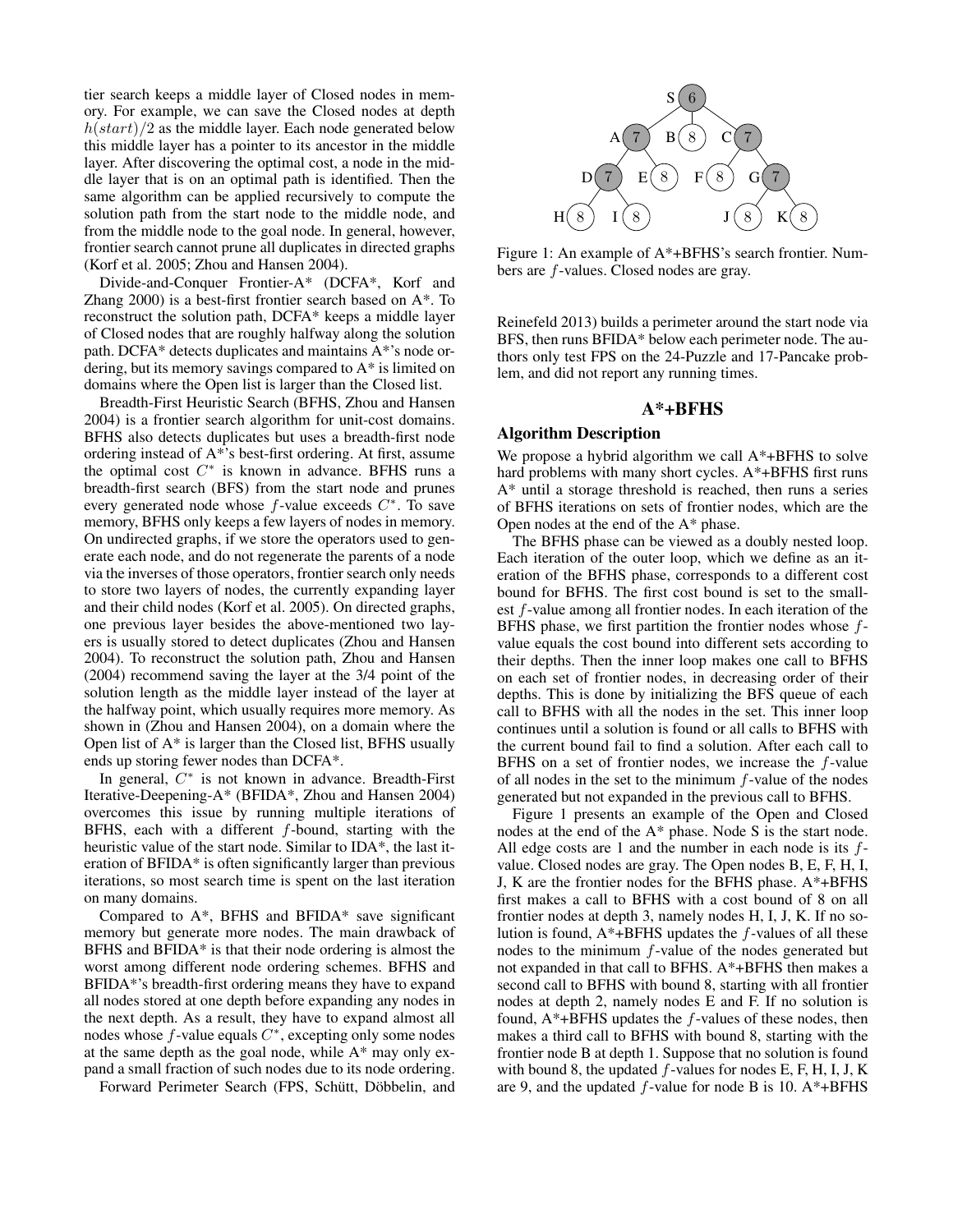then starts a new iteration of BFHS with a cost bound of 9, making two calls to BFHS on nodes at depth 3 and 2 respectively. If the solution is found in the first call to BFHS with bound 9, BFHS will not be called again on nodes E and F.

A\*+BFHS is complete and admissible when using an admissible heuristic. A\*+BFHS potentially makes calls to BFHS on all frontier nodes. When an optimal solution exists, one node on this optimal path will serve as one of the start nodes for one of the calls to BFHS. Such a node is guaranteed to exist by A\*'s completeness and admissibility. Then when the cost bound for the calls to BFHS equals  $C^*$ , the optimal solution will be found, guaranteed by BFHS's completeness and admissibility.

A state can be regenerated in separate calls to BFHS in the same iteration. To reduce such duplicates, we can decrease the number of calls to BFHS in each iteration by making each call to BFHS on a combined set of frontier nodes at adjacent depths. For the example in Figure 1, we can make one call to BFHS on the frontier nodes at depths 2 and 3 together instead of two separate calls to BFHS, by putting the frontier nodes at depth 3 after the frontier nodes at depth 2 in the initial BFS queue.

In practice, we can specify a maximum number of calls to BFHS per iteration. Then in each iteration, we divide the number of depths of the frontier nodes by the number of calls to BFHS to get the number of depths for each call to BFHS. For example, if the depths of the frontier nodes range from 7 to 12 and we are limited to three calls to BFHS per iteration, each call to BFHS will start with frontier nodes at two depths. We used this strategy in our experiments.

For each node generated in the BFHS phase, we check if it was generated in the A\* phase. If so, we immediately prune the node if its current  $q$ -value in the BFHS phase is greater than or equal to its stored  $g$ -value in the  $A^*$  phase.

The primary purpose of the A\* phase is to build a frontier set, so that A\*+BFHS can terminate early in its last iteration. In the  $A^*$  phase we have to reserve some memory for the BFHS phase. In our experiments, we first generated pattern databases or the merge-and-shrink heuristic, then allocated 1/10 of the remaining memory of 8 GB for the A\* phase.

### Comparisons to BFIDA\* and FPS

A\*+BFHS's BFHS phase also uses the iterative deepening concept of BFIDA\*, but there are two key differences. First, in each iteration, BFIDA\* always makes one call to BFHS on the start node, while we call BFHS multiple times, each on a different set of frontier nodes. Second, in each iteration, we order the frontier nodes based on their depth, and run BFHS on the deepest frontier nodes first.

These differences lead to one drawback and two advantages. The drawback is that A\*+BFHS may generate more nodes than BFIDA\*, as the same state can be regenerated in separate calls to BFHS in the same iteration.

The first advantage is that A\*+BFHS may terminate early in its last iteration. If A\*+BFHS generates a goal node in the last iteration below a relatively deep frontier node, no frontier nodes above that depth will be expanded. Therefore, A\*+BFHS may generate only a small number of nodes in its last iteration. In contrast, BFIDA\* has to expand almost all

nodes whose  $f$ -value is less than or equal to  $C^*$  in its last iteration. As a result, A\*+BFHS can be faster than BFIDA\*.

The second advantage is that A\*+BFHS's memory usage, which is the maximum number of nodes stored during the entire search, may be smaller than that of BFIDA\* for two reasons. First, the partition of frontier nodes and separate calls to BFHS within the same iteration can reduce the maximum number of nodes stored in the BFHS phase. Second, BFIDA\* stores the most nodes in its last iteration while A\*+BFHS may store only a small number of nodes in the last iteration due to early termination. Thus, A\*+BFHS may store the most nodes in the penultimate iteration instead.

FPS looks similar to A\*+BFHS, but there are several fundamental differences. First, FPS builds the perimeter using a breadth-first approach while A\*+BFHS builds the frontier via a best-first approach. FPS can also dynamically extend the perimeter but this approach does not always speed up the search (Schütt, Döbbelin, and Reinefeld 2013). Second, in each iteration of FPS's BFIDA\* phase, FPS makes one call to BFHS on each perimeter node. In contrast, in A\*+BFHS each call to BFHS is on a set of frontier nodes. Third, FPS sorts the perimeter nodes at the same  $f$ -value using a maxtree-first or longest-path-first policy, while A\*+BFHS sorts the frontier nodes at the same  $f$ -value in decreasing order of their depth. Fourth, FPS needs two separate searches for solution reconstruction while A\*+BFHS only needs one.

## Solution Reconstruction

Each node generated in A\*+BFHS's BFHS phase has a pointer to its ancestral frontier node. When a goal node is generated, the solution path from the start node to the ancestral frontier node is stored in the A\* phase and only one more search is needed to reconstruct the solution path from the ancestral frontier node to the goal node. This subproblem is much easier than the original problem and we can use the same heuristic function as for the original problem. Therefore, we just use A\* to solve this subproblem. In addition, since we know the optimal cost of this subproblem, we can prune any node whose f-value exceeds this cost.

In BFIDA\*, we have to solve two subproblems to recover the solution path from the start node to the middle node and from the middle node to the goal node. Zhou and Hansen (2004) called BFHS recursively to solve these two subproblems. However, pattern database heuristics (PDB, Culberson and Schaeffer 1998) only store heuristic values to the goal state, and not between arbitrary pairs of states, which complicates finding a path to a middle node. Similar to  $A^*$ +BFHS, we use  $A^*$  to solve the second subproblem. For the first subproblem, we use A\* to compute the path from the start node to the middle node using the same heuristic function as for the original problem, which measures the distance to the goal node, not the middle node. To save memory, we prune any node whose  $q$ -value is greater than or equal to the depth of the middle node, and any node whose f-value exceeds the optimal cost of the original problem. Since a deeper middle layer leads to more nodes stored in this approach, we saved the layer at the 1/4 point of the solution length as the middle layer instead of the 3/4 point. In this way, we do not need to build a new heuristic function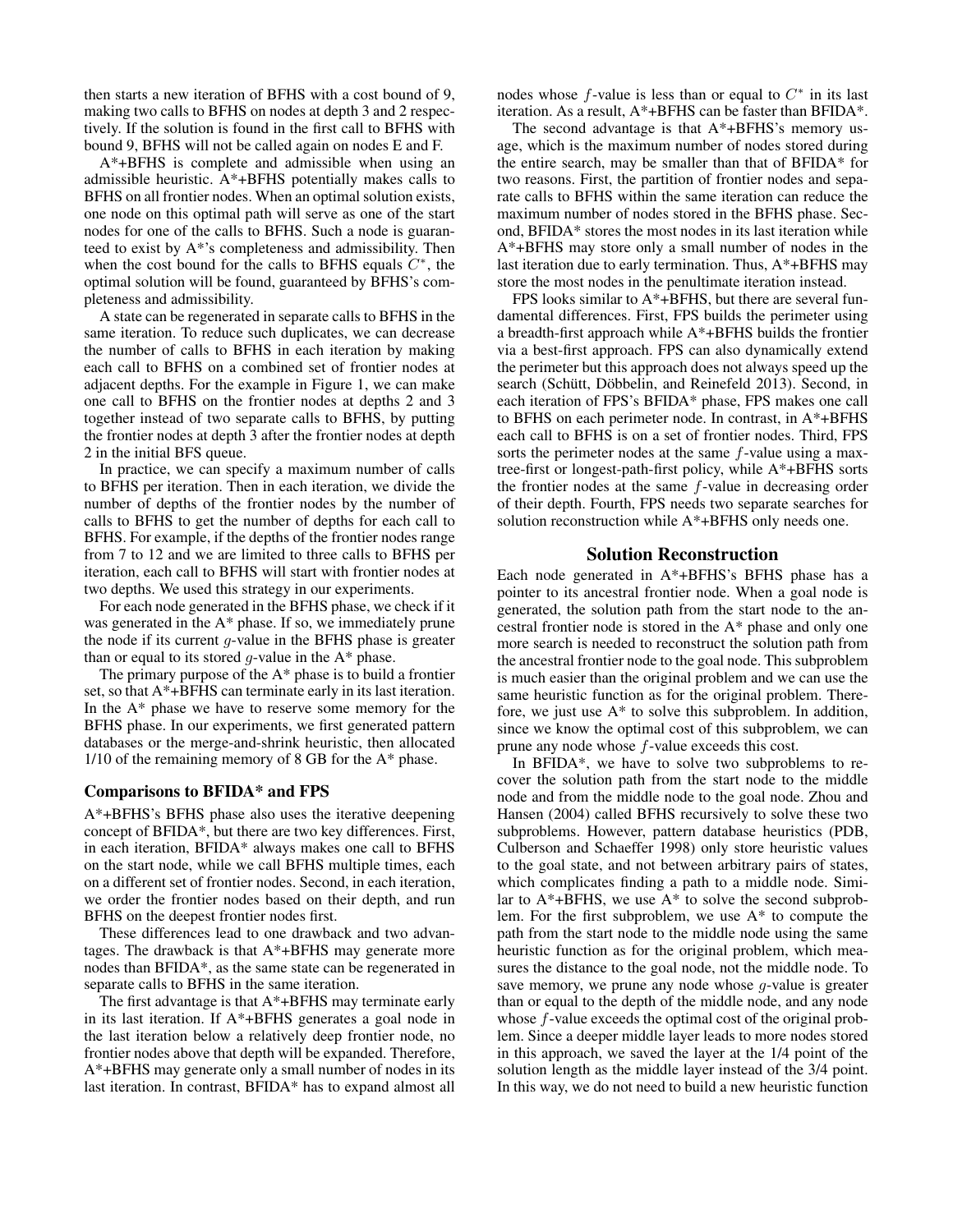for the middle node. In our experiments, the search time for solution reconstruction in BFIDA\* is usually less than  $1\%$ of the total search time.

## Experimental Results and Analysis

We implemented BFIDA\* and A\*+BFHS in the planner Fast Downward 20.06 (Helmert 2006), using the existing code for node expansion and heuristic value lookups. A\*+BFHS's A\* phase reused the existing A\* code. A\* stores all nodes in one hash map. We used the same hash map implementation with the following difference. In each call to BFHS in both BFIDA\* and A\*+BFHS, we saved three layers of nodes for duplicate detection and we created one hash map for each layer of nodes. We did this because storing all nodes in one hash map in BFHS involves a lot of overhead, and is more complicated. Schütt, Döbbelin, and Reinefeld (2013) did not test FPS on planning domains and we do not know the optimal perimeter radius and sorting strategy for each domain, so we did not implement FPS in Fast Downward.

We solved about 550 problem instances from 32 unitcost domains. We present the results of A\*, BFIDA\*, and A\*+BFHS on the 32 hardest instances. All remaining instances were easily solved by A\*. We tested two A\*+BFHS versions. A\*+BFHS ( $\infty$ ) starts each call to BFHS on frontier nodes at one depth. A\*+BFHS (4) makes each call to BFHS on frontier nodes at multiple depths with at most four calls to BFHS in each iteration. All tests were run on a 3.33 GHz Intel Xeon X5680 CPU with 236 GB of RAM. We used the landmark-cut heuristic (LM-cut, Helmert and Domshlak 2009) for the satellite domain, the merge-and-shrink heuristic (M&S) with the recommended configuration (Sievers, Wehrle, and Helmert 2014, 2016; Sievers 2018) for the tpp and hiking14 domains, and the iPDB heuristic with the default configuration (Haslum et al. 2007; Sievers, Ortlieb, and Helmert 2012) for all other domains.

We present the results in Tables 1, 2, and 3. Tables 1 and 2 contain the 26 hardest instances solved by A\*. Table 3 contains the remaining 6 instances where  $A^*$  terminated early without finding a solution due to the limitation of the hash map size in Fast Downward 20.06. The instances in Tables 1 and 2 are sorted by the A\* running times and the instances in Table 3 are sorted by the BFIDA\* running times.

All three tables have the same columns. The first column gives the domain name, the instance ID, the optimal solution  $\cosh C^*$ , and the heuristic function used. The second column lists the different algorithms. We ran each algorithm until it found an optimal cost and returned the optimal path. The third column gives the maximum number of nodes stored by each algorithm. For A\*, this is the number of nodes stored at the end of the search. For BFIDA\*, this is the largest sum of the number of nodes stored in all three layers of the search, plus the nodes stored in the 1/4 layer for solution reconstruction. For A\*+BFHS, this is the largest number of nodes stored in the BFHS phase plus the number of nodes stored in the A\* phase. An underline means the specific algorithm needed more than 8 GB of memory to solve the problem. The fourth column is the total number of nodes generated, including the nodes generated during solution reconstruction. The fifth column is the number of nodes generated in all



Figure 2: A\* vs. A\*+BFHS in time and memory.

but the last iteration. For A\*, this is the number of nodes generated before expanding an Open node whose  $f$ -value is  $C^*$ . For A\*+BFHS, this number includes the nodes generated in its A\* phase. The sixth column is the number of nodes generated in the last iteration. For A\*, this is the number of nodes generated while expanding the Open nodes whose  $f$ -value equals  $C^*$ . The last column is the running time in seconds, including the time for solution reconstruction but excluding the time spent on precomputing the heuristic function, which is the same for all algorithms. For each instance, the smallest maximum number of stored nodes and shortest running time are indicated in boldface. For the A\* data in Table 3, we report the numbers of nodes and running times just before A\* terminated, with  $a >$  symbol to indicate such numbers.

We further compare the time and memory between  $A^*$ and A\*+BFHS in Figure 2, and between BFIDA\* and  $A^*$ +BFHS in Figure 3, where the x-axis is  $A^*$ /BFIDA\*'s peak stored nodes over  $A^*$ +BFHS's and the y-axis is A\*/BFIDA\*'s running time over A\*+BFHS's. Figure 2 contains the 26 instances solved by A\* and Figure 3 contains all 32 instances. The red circles and green triangles correspond to A\*+BFHS (4) and A\*+BFHS ( $\infty$ ) respectively. The data points above the  $y = 1$  line or to the right of the  $x = 1$ line represent instances where A\*+BFHS outperformed the comparison algorithm in terms of time or memory.

## $A^*$ +BFHS vs.  $A^*$

A\* was the fastest on all problem instances that it solved, but also used the most memory. Among the 32 hardest problem instances we present, A\* required more than 8 GB of memory on 22 instances and could not find a solution on 6 of those after running out of the hash map used by Fast Downward 20.06. On some of these instances, A\* used 30 GB to 40 GB of memory before it terminated. This means A\* cannot solve these 22 instances under the current IPC memory requirement, which is 8 GB. A\*+BFHS required several times, sometimes an order of magnitude, less mem-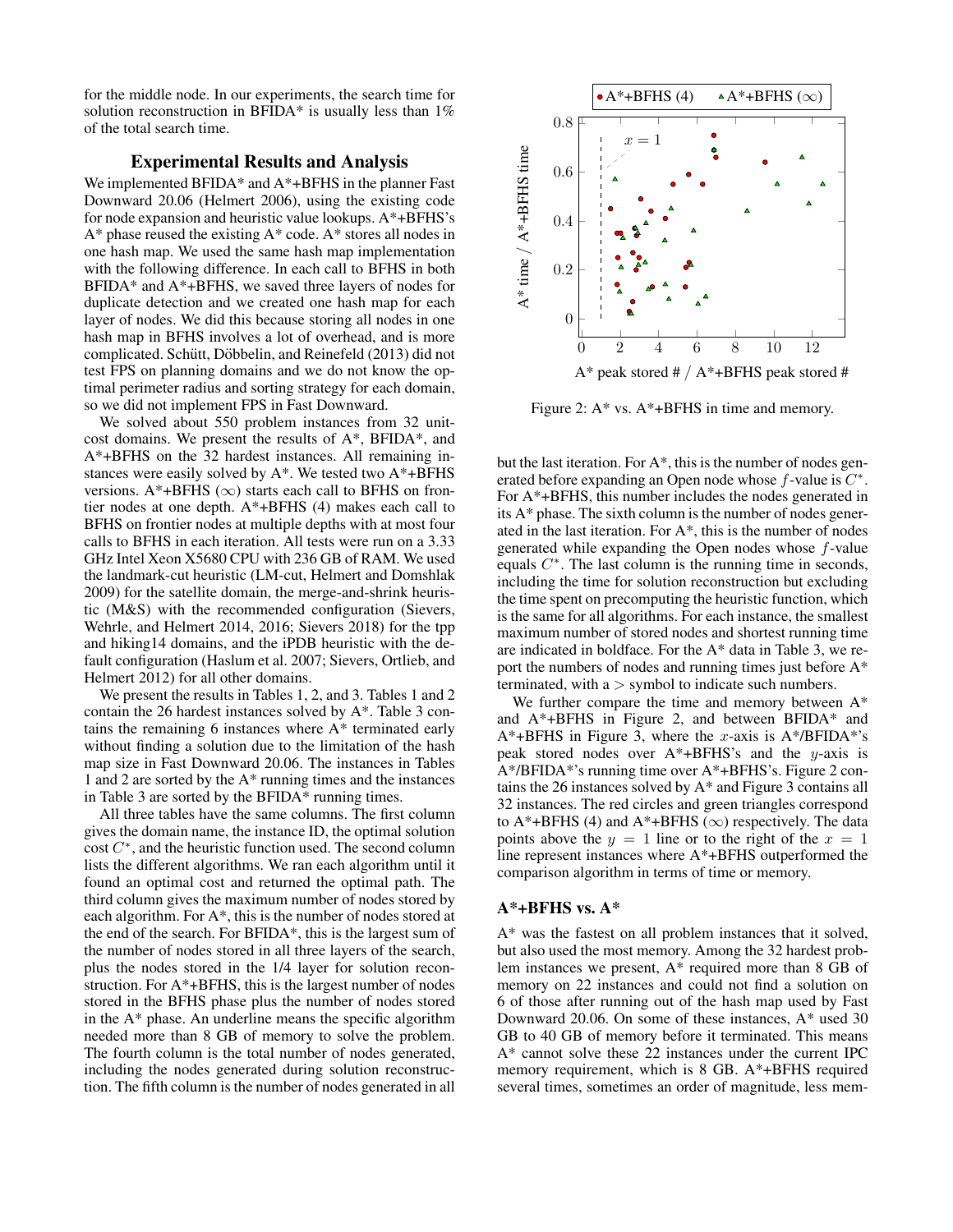

BFIDA\* peak stored  $\# / A^*$ +BFHS peak stored  $\#$ 

Figure 3: BFIDA\* vs. A\*+BFHS in time and memory.

ory than A\*. As a result, A\*+BFHS only used more than 8 GB of memory on one instance. An interesting comparison is the space and time trade-off. For example, on parking14, A\*+BFHS increased the running time by less than 100% while saving more than an order of magnitude in memory.

### A\*+BFHS vs. BFIDA\*

In summary, on easy problems that A\*+BFHS can solve in its  $A^*$  phase,  $A^*$ +BFHS behaves the same as  $A^*$ , and is always faster than BFIDA\*. We solved around 500 such problems, which are not included here due to space limitations. On the 32 hardest problems we present, A\*+BFHS is faster than BFIDA\* on 27 instances and at least twice as fast on 16 of those. Furthermore, A\*+BFHS requires less memory than BFIDA\* on 25 of the 32 instances and saves more than half the memory on 14 of those. In addition, these time and memory reductions exist on both the relatively easy and hard ones of the 32 instances presented, demonstrating that A\*+BFHS is in general better than BFIDA\* on very hard problems as well as easy problems. In the following paragraphs, we compare A\*+BFHS with BFIDA\* in four aspects: duplicate detection, node ordering, memory, and running times.

The relative numbers of nodes generated in the previous iterations reflect the power of duplicate detection. Compared to BFIDA\*, A\*+BFHS (4) generated a similar number of nodes in the previous iterations on most instances. Hiking14 2-3-6 is the only instance where  $A^*$ +BFHS (4) generated at least twice as many nodes in the previous iterations as BFIDA\*. However, A\*+BFHS ( $\infty$ ) generated 2 to 7 times as many nodes in the previous iterations as BFIDA\* on 11 instances. This contrast shows that, compared to BFIDA\*, significantly more duplicate nodes can be generated by making each call to BFHS on frontier nodes at only one depth. However, most of those duplicate nodes can be avoided by making each call to BFHS on frontier nodes at multiple depths.

A\*+BFHS can generate fewer duplicate nodes than BFIDA\* due to fewer BFHS iterations and making each call

to BFHS on a set of frontier nodes. A\*+BFHS reduced the number of nodes in previous iterations by around 50% on freecell 06 and snake18 17, and a factor of 4 on snake18 08. To our surprise, we found that on snake18 08, the number of nodes generated in the penultimate iteration of BFIDA\* was twice as many as the sum of the nodes generated in A\*+BFHS's A\* phase and the penultimate iteration of the BFHS phase. This means a lot of duplicate nodes were generated in BFIDA\*. Snake18 generates a directed graph, in which case frontier search cannot detect all duplicate nodes (Korf et al. 2005; Zhou and Hansen 2004).

Compared to BFIDA\*, A\*+BFHS reduced the number of nodes in the last iteration significantly, and usually by several orders of magnitude, on 28 of the 32 instances. This large reduction proves that when ordering the frontier nodes by deepest-first, A\*+BFHS can terminate early in its last iteration. On the three blocks instances and depot 11, A\*+BFHS did not terminate early in its last iteration because the ancestral frontier node of the goal had a relatively low  $g$ -value. In fact,  $A^*$  generated the most nodes in its last iteration on the three blocks instances, which shows that node ordering is also difficult for A\* on those instances. In contrast, A\* generated very few nodes in its last iteration on depot 11, suggesting that A\*+BFHS may terminate early in its last iteration given more memory for its A\* phase.

A\*+BFHS's A\* phase usually stored from 10 to 20 million nodes, with the exception of the snake18 domain where 40 to 50 million nodes were stored. Comparing the maximum number of stored nodes,  $A^*+BFHS(\infty)$  required less memory than BFIDA\* on 25 instances and less than half the memory on 14 of those. For A\*+BFHS (4), these two numbers are 23 and 11 respectively. In contrast, termes18 05 is the only instance where the maximum number of stored nodes of A\*+BFHS was at least twice that of BFIDA\*.

Comparing the two versions of  $A^*$ +BFHS,  $A^*$ +BFHS (4) was usually faster, sometimes significantly, due to the reduction in duplicate nodes. Compared to BFIDA\*, A\*+BFHS (4) was slightly slower on four instances and 80% slower on one instance. On the other 27 instances, A\*+BFHS was faster than BFIDA\*, and at least twice as fast on 16 of those. The large speedups usually were on the instances where BFIDA\* generated the most nodes in its last iteration. The best result was on the logistics00 domain, where an order of magnitude speedup was achieved. This is because BFIDA\* performed very poorly on this domain due to its breadth-first node ordering. Comparing A\*+BFHS ( $\infty$ ) with BFIDA\*,  $A^*$ +BFHS ( $\infty$ ) was slower on 11 instances and at least twice as slow on three of those, but also at least twice as fast on 12 instances. The main reason for the slower cases is the presence of many duplicate nodes generated in certain domains.

### Calling BFHS on Nodes at Multiple Depths

Comparing the two A\*+BFHS versions, each has its pros and cons. A\*+BFHS (4) always generated fewer duplicate nodes. Comparing the number of nodes generated in the previous iterations, A\*+BFHS ( $\infty$ ) generated at least twice as many nodes on 7 instances.  $A^*$ +BFHS ( $\infty$ ) generated significantly fewer nodes in the last iteration than A\*+BFHS (4) on 22 instances. However, the number of nodes generated in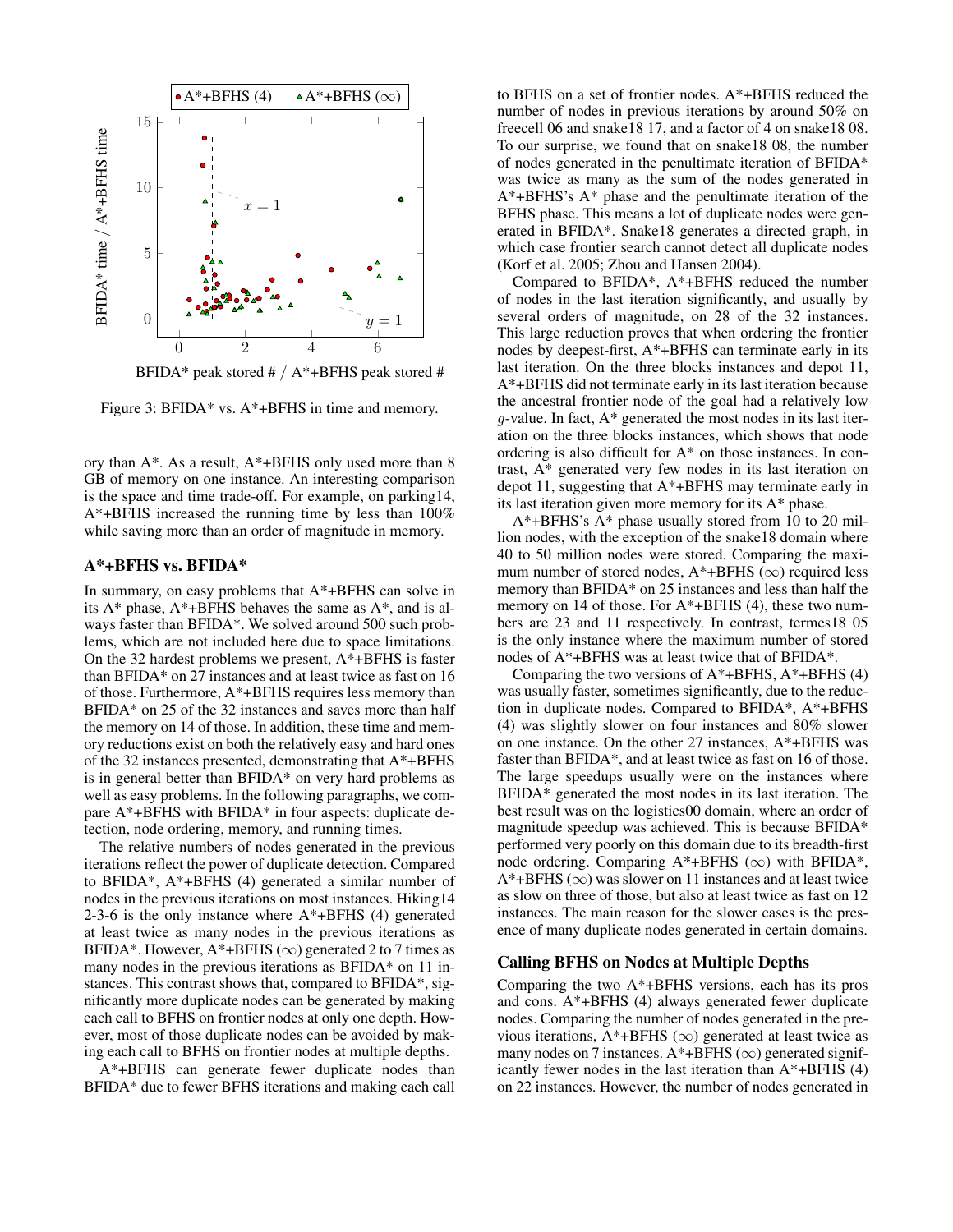| Instance     | Algorithm                  | Peak stored   | Total nodes    | Prev. iterations           | Last iteration          | Time(s)       |
|--------------|----------------------------|---------------|----------------|----------------------------|-------------------------|---------------|
| depot        | $A^*$                      | 70,504,763    | 344,658,749    | 344,639,234                | 19,515                  | 233           |
| 14           | BFIDA*                     | 17,042,841    | 1,390,466,785  | 582,348,193                | 795,336,992             | 1,708         |
| $C^*$ =29    | A*+BFHS $(\infty)$         | 21,023,657    | 556,674,817    | 540,764,124                | 15,909,899              | 596           |
| iPDB         | $A^*$ +BFHS $(4)$          | 22,882,537    | 446,204,987    | 432,278,188                | 13,926,005              | 475           |
| terms18      | $A^*$                      | 80,012,545    | 211,514,579    | 211,514,568                | 11                      | 245           |
| 05           | BFIDA*                     | 9,370,587     | 3,757,844,868  | 3,413,500,020              | 221,186,298             | 4,796         |
| $C^*$ =132   | $A^*$ +BFHS ( $\infty$ )   | 30,874,300    | 10,702,979,649 | 10,701,959,808             | 911,786                 | 15,415        |
| iPDB         | $A^*$ +BFHS $(4)$          | 30,076,170    | 2,271,661,960  | 2,270,262,609              | 1,291,296               | 3,319         |
| freecell     | $A^*$                      | 53,080,996    | 243,947,771    | 243, 244, 703              | 703,068                 | 250           |
| 06           | BFIDA*                     | 38,054,162    | 1,220,132,074  | 732,920,409                | 485,268,534             | 1,883         |
| $C^*$ =34    | $A^*$ +BFHS ( $\infty$ )   | 30,481,377    | 327,209,951    | 312,812,283                | 14,388,579              | 441           |
| iPDB         | $A^*$ +BFHS $(4)$          | 35,120,076    | 403,465,250    | 302,581,091                | 100,875,070             | 561           |
|              |                            |               |                | 106.929.666                |                         |               |
| logistics00  | $A^*$                      | 57,689,357    | 107,083,712    |                            | 154,046                 | 255           |
| $14-1$       | BFIDA*                     | 15,441,813    | 3,137,204,256  | 106,929,666                | 3,020,315,591           | 10,381        |
| $C^*$ =71    | $A^*$ +BFHS ( $\infty$ )   | 19,472,255    | 354,438,805    | 354,058,774                | 368,595                 | 1,160         |
| iPDB         | $A^*$ +BFHS $(4)$          | 20,169,648    | 227,903,318    | 110,674,320                | 117,217,562             | 752           |
| driverlog    | $A^*$                      | 144,065,288   | 420,609,830    | 420,609,777                | 53                      | 344           |
| 12           | BFIDA*                     | 35,034,406    | 1,718,350,515  | 678, 644, 177              | 1,030,180,074           | 1,676         |
| $C^*$ =35    | $A^*$ +BFHS ( $\infty$ )   | 24,712,720    | 1,020,438,794  | 1,020,410,754              | 27,959                  | 944           |
| iPDB         | $A^*$ +BFHS $(4)$          | 30,270,816    | 643,723,984    | 641,790,459                | 1,933,444               | 631           |
| freecell     | $A^*$                      | 107,183,015   | 531,379,136    | 531,378,858                | 278                     | 522           |
| 07           | BFIDA*                     | 77,196,602    | 4,152,881,254  | 2,897,339,576              | 1,143,762,584           | 6,416         |
| $C^* = 41$   | $A^*$ +BFHS $(\infty)$     | 54, 171, 433  | 3,095,608,289  | 2,370,094,738              | 725,267,629             | 4,775         |
| iPDB         | $A^*$ +BFHS $(4)$          | 58,058,327    | 2,430,947,097  | 1,896,369,611              | 534, 331, 564           | 3,769         |
| depot        | $A^*$                      | 172,447,963   | 764,608,339    | 764,607,971                | 368                     | 550           |
| 11           | BFIDA*                     | 27, 192, 174  | 3,037,154,042  | 1,260,718,486              | 1,755,157,316           | 3,544         |
| $C^* = 46$   | $A^*$ +BFHS ( $\infty$ )   | 37,977,775    | 6,268,318,349  | 3,092,746,859              | 3,175,552,575           | 7,314         |
| iPDB         | $A^*$ +BFHS $(4)$          | 46,923,423    | 3,319,995,622  | 1,262,429,685              | 2,057,547,022           | 4,078         |
| tpp          | $A^*$                      | 187,011,066   | 610,996,630    | 610,995,018                | 1,612                   | 562           |
| 11           | BFIDA*                     | 93,759,836    | 4,290,825,940  | 754,905,369                | 3,525,135,895           | 7,214         |
| $C^* = 51$   | $A^*$ +BFHS ( $\infty$ )   | 30,856,159    | 5,504,314,294  | 5,504,268,064              | 46,111                  | 9,550         |
| M&S          | $A^*$ +BFHS $(4)$          | 33,368,912    | 1,419,143,562  | 1,285,410,734              | 133,732,709             | 2,426         |
| mystery 14   | $A^*$                      | 139,924,686   | 652,569,481    | 650,036,341                | 2,533,140               | 578           |
| $C^*$ =11    | BFIDA*                     | 135,963,227   | 6,213,135,253  | 727,753,687                | 5,430,082,105           | 7,628         |
| iPDB         | $A^*$ +BFHS ( $\infty$ /4) | 20,302,860    | 730,971,724    | 676,473,465                | 54,497,630              | 839           |
| tidybot11    | $\mathbf{A}^*$             | 69,953,936    | 171,363,621    | 170,286,720                | 1,076,901               | 662           |
| 17           | BFIDA*                     | 42,080,838    | 776,084,110    | 486,518,217                | 281, 131, 278           | 3,684         |
| $C^* = 40$   | $A^*$ +BFHS ( $\infty$ )   | 33,969,968    | 661,386,777    | 467,282,853                | 194, 103, 710           | 3,223         |
| iPDB         | $A^*$ +BFHS $(4)$          | 37,090,062    | 547,745,706    | 397,125,094                | 150,620,398             | 2,694         |
| logistics00  | $A^*$                      |               | 167,974,727    |                            | 4,004,055               |               |
| $15-1$       | BFIDA*                     | 82,161,805    |                | 163,970,672<br>163,970,672 | 2,660,698,165           | 663<br>19,062 |
| $C^*$ =67    | $A^*$ +BFHS ( $\infty$ )   | 13,638,319    | 2,847,571,079  |                            |                         |               |
| iPDB         |                            | 18,827,830    | 730,154,067    | 722,390,335                | 7,763,336<br>53,422,585 | 4,897         |
|              | $A^*$ +BFHS $(4)$          | 18,827,830    | 251,960,077    | 198,537,096                |                         | 1,627         |
| pipesworld-  | $A^*$                      | 123,553,926   | 284,884,903    | 284,880,335                | 4,568                   | 727           |
| notankage 19 | BFIDA*                     | 86,818,434    | 1,227,115,669  | 634,454,295                | 576,633,809             | 4,140         |
| $C^* = 24$   | A*+BFHS $(\infty)$         | 42,192,503    | 619,095,459    | 619,013,855                | 81,147                  | 2,072         |
| iPDB         | $A^*$ +BFHS (4)            | 44,706,153    | 574,957,328    | 570,451,612                | 4,505,259               | 1,942         |
| parking14    | $A^*$                      | 351,976,816   | 828,472,606    | 828,472,562                | 44                      | 971           |
| 16_9-01      | BFIDA*                     | 183, 832, 715 | 4,846,132,188  | 1,023,897,982              | 3,821,980,237           | 6,236         |
| $C^* = 24$   | $A^*$ +BFHS ( $\infty$ )   | 30,675,587    | 1,191,570,432  | 1,191,514,776              | 55,283                  | 1,468         |
| iPDB         | $A^*$ +BFHS $(4)$          | 51,147,740    | 1,013,776,888  | 1,011,227,268              | 2,549,247               | 1,290         |
| visitall11   | $A^*$                      | 407,182,291   | 795,670,561    | 795,669,929                | 632                     | 1,045         |
| 08-half      | BFIDA*                     | 172,474,497   | 3,159,596,842  | 1,332,828,069              | 1,824,866,109           | 4,220         |
| $C^* = 43$   | $A^*$ +BFHS ( $\infty$ )   | 34,406,966    | 1,639,641,152  | 1,639,585,228              | 55,798                  | 2,233         |
| iPDB         | $A^*$ +BFHS $(4)$          | 64, 671, 078  | 1,346,690,454  | 1,312,333,974              | 34,356,354              | 1,902         |

Table 1: Instances sorted by A\* running times. An underline means more than 8 GB of memory was needed. Smallest memory and shortest times are in boldface.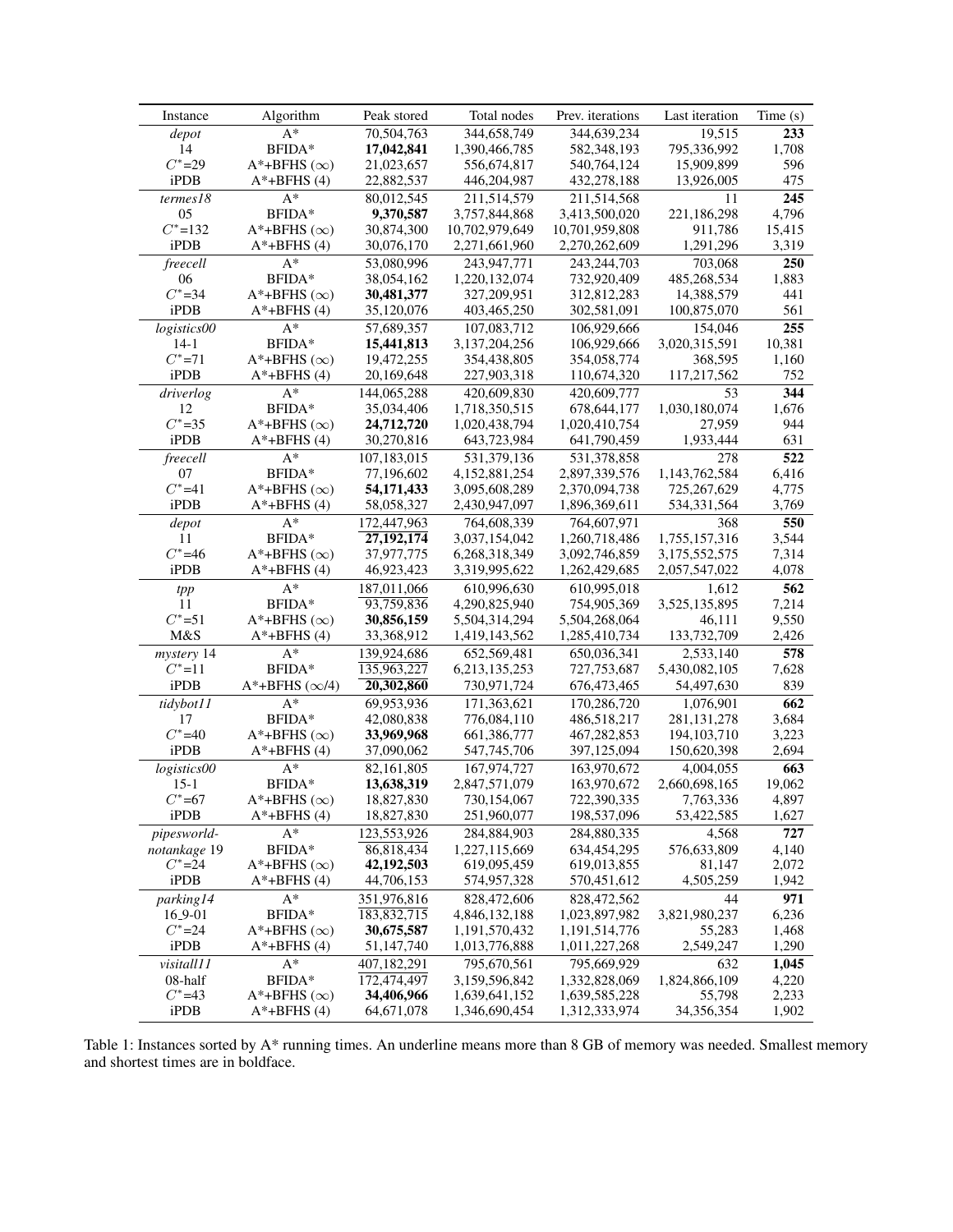| Instance     | Algorithm                | Peak stored   | Total nodes        | Prev. iterations | Last iteration | Time(s) |
|--------------|--------------------------|---------------|--------------------|------------------|----------------|---------|
| tidybot11    | $A^*$                    | 115,965,857   | 246,756,618        | 246,756,201      | 417            | 1,086   |
| 16           | BFIDA*                   | 86,095,996    | 1,090,011,154      | 652,777,121      | 431,816,881    | 5,512   |
| $C^* = 40$   | $A^*$ +BFHS $(\infty)$   | 41,342,908    | 583,309,116        | 570,082,820      | 13,225,950     | 2,923   |
| iPDB         | $A^*$ +BFHS $(4)$        | 57,026,598    | 598, 365, 499      | 519,723,294      | 78,641,859     | 3,080   |
| snake18      | $A^*$                    | 94,699,640    | 129,288,606        | 129,273,608      | 14,998         | 1.131   |
| 08           | BFIDA*                   | 44,231,998    | 1,852,488,086      | 1,517,078,892    | 325, 204, 785  | 14,877  |
| $C^*$ =58    | $A^*$ +BFHS ( $\infty$ ) | 44,081,853    | 391,010,354        | 390,681,641      | 328,706        | 3,445   |
| iPDB         | $A^*$ +BFHS $(4)$        | 51,166,308    | 356,988,514        | 348,015,242      | 8,973,265      | 3,192   |
| hiking14     | $A^*$                    | 287,192,625   | 3,299,939,168      | 3,299,937,850    | 1,318          | 1,297   |
| $2 - 2 - 8$  | BFIDA*                   | 42,570,885    | 11,376,337,161     | 5,757,334,602    | 5,582,502,874  | 10,847  |
| $C^* = 42$   | $A^*$ +BFHS ( $\infty$ ) | 44,454,322    | 16,233,911,987     | 12,346,881,620   | 3,886,689,991  | 14,897  |
| M&S          | $A^*$ +BFHS $(4)$        | 53,148,260    | 9,850,751,126      | 6,310,295,933    | 3,540,114,817  | 9,696   |
| pipesworld-  | $A^*$                    | 292,998,092   | 907,283,307        | 907,283,301      | 6              | 1,364   |
| tankage 14   | BFIDA*                   | 158,262,429   | 5,354,342,623      | 3,680,871,467    | 1,661,344,123  | 10,609  |
| $C^*$ =38    | $A^*$ +BFHS $(\infty)$   | 84,077,693    | 5,768,933,724      | 5,763,927,002    | 5,002,176      | 11,622  |
| iPDB         | $A^*$ +BFHS $(4)$        | 103,288,306   | 3,300,541,977      | 3,220,772,288    | 79,765,143     | 6,896   |
| blocks       | $A^*$                    | 555,864,249   | 1,185,065,570      | 205, 172, 261    | 979,893,309    | 1,540   |
| $13-1$       | BFIDA*                   | 99,782,317    | 1,742,819,669      | 463,603,038      | 1,224,383,750  | 2,142   |
| $C^*$ =44    | $A^*$ +BFHS $(\infty)$   | 54,601,577    | 2,261,321,708      | 425,991,501      | 1,827,341,160  | 2,817   |
| iPDB         | $A^*$ +BFHS $(4)$        | 79,572,108    | 1,817,197,763      | 401,559,990      | 1,407,648,726  | 2,317   |
| parking14    | $A^*$                    | 606,117,759   | 1,430,911,954      | 1,430,746,610    | 165,344        | 1,714   |
| $16_9 - 03$  | BFIDA*                   | 291,822,896   | 8,077,642,530      | 1,796,305,162    | 6,280,923,558  | 10,059  |
| $C^* = 24$   | $A^*$ +BFHS ( $\infty$ ) | 48,304,204    | 2,519,414,336      | 2,328,368,930    | 191,043,484    | 3,124   |
| iPDB         | $A^*$ +BFHS $(4)$        | 63,455,874    | 2, 151, 415, 198   | 1,992,188,756    | 159,224,520    | 2,679   |
| tidybot11    | $A^*$                    | 175,574,760   | 372,772,055        | 372,771,560      | 495            | 1,730   |
| 18           | BFIDA*                   | 114,747,861   | 1,718,896,347      | 1,093,273,564    | 613,928,542    | 8,810   |
| $C^* = 44$   | $A^*$ +BFHS ( $\infty$ ) | 40,540,308    | 1,045,166,148      | 1,028,635,660    | 16,529,544     | 5,410   |
| iPDB         | $A^*$ +BFHS $(4)$        | 65,784,369    | 1,204,942,101      | 931,501,196      | 273,439,961    | 6,365   |
| blocks       | $A^*$                    | 704,938,102   | 1,568,547,017      | 342,339,737      | 1,226,207,280  | 1,990   |
| $13-0$       | BFIDA*                   | 137,821,868   | 2,421,546,636      | 775,076,076      | 1,628,338,675  | 2,977   |
| $C^* = 42$   | $A^*$ +BFHS $(\infty)$   | 81,918,224    | 3,498,922,607      | 774,231,514      | 2,710,189,950  | 4,483   |
| iPDB         | $A^*$ +BFHS $(4)$        | 126,629,640   | 2,615,897,101      | 698,028,054      | 1,903,367,904  | 3,378   |
| hiking14     | $A^*$                    | 368,433,117   | 6,711,042,999      | 6,710,971,209    | 71,790         | 2,480   |
| $2 - 3 - 6$  | BFIDA*                   | 124,686,777   | 38,476,138,468     | 29,175,130,389   | 8,123,329,545  | 42,379  |
| $C^* = 28$   | $A^*$ +BFHS $(\infty)$   | 146,623,619   | 107, 138, 328, 055 | 106,429,883,507  | 682,558,443    | 120,494 |
| M&S          | $A^*$ +BFHS $(4)$        | 148, 357, 537 | 68,496,320,172     | 65,779,382,852   | 2,691,051,215  | 76,603  |
| pipesworld-  | $A^*$                    | 442,232,520   | 1,028,882,844      | 1,028,880,896    | 1,948          | 2,693   |
| notankage 20 | BFIDA*                   | 301,349,348   | 4,454,789,871      | 2,384,958,671    | 2,032,377,777  | 15,245  |
| $C^* = 28$   | $A^*$ +BFHS $(\infty)$   | 133,708,317   | 3,325,668,014      | 3,267,529,384    | 58,132,775     | 11,499  |
| iPDB         | $A^*$ +BFHS $(4)$        | 148,029,967   | 2,988,248,448      | 2,728,140,813    | 260,097,006    | 10,629  |
|              |                          |               |                    |                  |                |         |
| snake18      | $A^*$                    | 265,033,991   | 367,639,596        | 365,927,487      | 1,712,109      | 3,967   |
| 17           | BFIDA*                   | 60,041,363    | 2,162,411,969      | 1,464,995,207    | 639,565,966    | 20,418  |
| $C^*$ =62    | $A^*$ +BFHS $(\infty)$   | 56,839,243    | 877,934,374        | 871,327,013      | 6,607,339      | 8,785   |
| iPDB         | $A^*$ +BFHS (4)          | 73,365,792    | 855, 342, 127      | 776,892,002      | 78,450,103     | 8,916   |
| satellite    | $A^*$                    | 107,395,076   | 463,747,690        | 463,744,251      | 3,439          | 11,834  |
| 08           | BFIDA*                   | 20,846,202    | 3,656,980,017      | 520, 525, 131    | 3,125,446,334  | 398,884 |
| $C^* = 26$   | $A^*$ +BFHS $(\infty)$   | 18,870,254    | 552,221,751        | 551,990,933      | 230,549        | 54,551  |
| LM-cut       | $A^*$ +BFHS (4)          | 19,763,323    | 546,211,783        | 479,810,475      | 66,401,039     | 56,296  |

Table 2: Instances sorted by A\* running times. An underline means more than 8 GB of memory was needed. Smallest memory and shortest times are in boldface.

the last iteration of A\*+BFHS is usually only a small portion of the total nodes generated, so the large difference in the last iteration is not very important.  $A^*$ +BFHS (4) stored a larger maximum number of nodes than  $A^*+BFHS$  ( $\infty$ ) on almost all instances. However, the difference was usually small and never more than a factor of two. For the running time, the difference was usually less than 50%. Compared to A\*+BFHS ( $\infty$ ), A\*+BFHS (4) was faster by a factor of 3 on logistics00 15-1, 2.5 on rovers 09 and 11, 4.6 on termes18 05, 3.9 on tpp 11, and never more than 30% slower.

In general, making each call to BFHS on frontier nodes at multiple depths increases both the memory usage and the number of nodes generated in the last iteration, but reduces the number of duplicate nodes and hence is often faster. Con-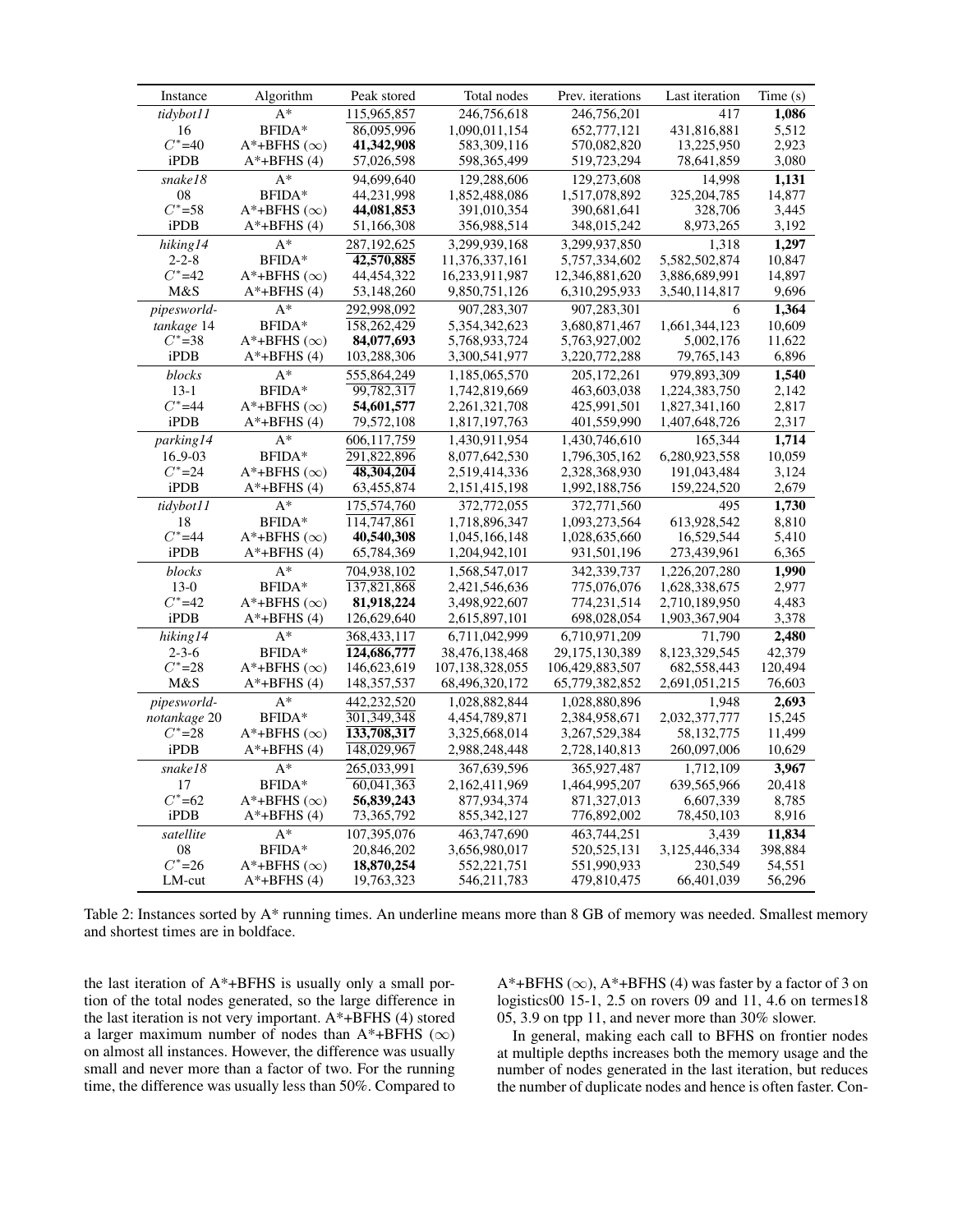| Instance   | Algorithm                | Peak stored   | Total nodes       | Prev. <i>iterations</i> | Last iteration | Time (s) |
|------------|--------------------------|---------------|-------------------|-------------------------|----------------|----------|
| blocks     | $A^*$ (unfinished)       | >814,951,324  | >1,562,632,802    | 256,247,910             | >1,306,384,892 | >2,284   |
| $15-0$     | $BFIDA*$                 | 113,471,990   | 2,408,362,561     | 579,842,889             | 1,827,125,272  | 3,058    |
| $C^* = 40$ | $A^*$ +BFHS $(\infty)$   | 68,070,197    | 3,861,465,924     | 550,007,126             | 3,291,490,500  | 4,889    |
| iPDB       | $A^*$ +BFHS (4)          | 106,482,059   | 2,656,641,036     | 492.390.560             | 2,144,282,178  | 3,514    |
| storage    | $A^*$ (unfinished)       | >799,907,374  | >1,741,590,894    | >1,741,590,894          |                | >2.358   |
| 17         | BFIDA*                   | 397,798,456   | 13,297,651,168    | 4,430,334,119           | 8,825,291,425  | 19.086   |
| $C^* = 26$ | $A^*$ +BFHS $(\infty)$   | 118,138,352   | 13,403,671,261    | 13,364,290,422          | 39,380,047     | 18,914   |
| iPDB       | $A^*$ +BFHS (4)          | 133,800,503   | 7,895,157,984     | 6,819,827,727           | 1,075,329,465  | 11,354   |
| driverlog  | $A^*$ (unfinished)       | >786.467.847  | >2.028.764.217    | >2.028,764,217          |                | >1.853   |
| 15         | $BFIDA*$                 | 453,643,579   | 24,705,660,389    | 6,388,627,692           | 18,280,039,412 | 24.297   |
| $C^* = 32$ | $A^*$ +BFHS $(\infty)$   | 88,449,751    | 16,928,608,100    | 16,913,831,869          | 14,773,242     | 15,311   |
| iPDB       | $A^*$ +BFHS (4)          | 123,602,679   | 9,160,294,407     | 8,974,814,158           | 185,477,260    | 8,447    |
| rovers     | $A^*$ (unfinished)       | >801.124.989  | >4.427.878.559    | >4,427,878,559          |                | >2,776   |
| 09         | BFIDA*                   | 235.386.020   | 20,666,689,222    | 7,239,737,785           | 13.401.874.237 | 25.336   |
| $C^* = 31$ | $A^*$ +BFHS ( $\infty$ ) | 96,100,365    | 34, 236, 064, 765 | 34,235,937,332          | 123,597        | 42,290   |
| iPDB       | $A^*$ +BFHS (4)          | 99,498,513    | 12,845,107,625    | 12,752,327,728          | 92,776,061     | 16,770   |
| rovers     | $A^*$ (unfinished)       | >766,016,316  | $>$ 3.690.650.688 | >3.690.650.688          |                | >2,378   |
| 11         | BFIDA*                   | 274.612.697   | 18,975,576,425    | 6,574,504,656           | 12,391,406,745 | 26,022   |
| $C^* = 30$ | $A^*$ +BFHS ( $\infty$ ) | 112,783,085   | 32, 143, 105, 562 | 32, 139, 546, 138       | 3,549,575      | 43,538   |
| iPDB       | A*+BFHS (4)              | 113,594,902   | 12,342,784,453    | 11,789,007,437          | 553,767,167    | 16,661   |
| parking 14 | $A^*$ (unfinished)       | >770.874.998  | >1.681.926.228    | >1.681.926.228          |                | >2,306   |
| 16_9-04    | BFIDA*                   | 1.045.614.854 | 27,924,183,007    | 6,292,017,194           | 21,628,727,845 | 37.701   |
| $C^* = 26$ | $A^*$ +BFHS ( $\infty$ ) | 156,758,802   | 9,778,837,190     | 9,777,264,498           | 1,570,687      | 12,304   |
| iPDB       | $A^*$ +BFHS (4)          | 181,535,647   | 7,588,132,706     | 7,586,728,152           | 1,402,549      | 9,813    |

Table 3: Instances where  $A^*$  terminated without solving the problem (marked by  $>$ ) so are sorted by BFIDA\* running times. An underline means more than 8 GB of memory was needed. Smallest memory and shortest times are in boldface.

sidering the memory and time trade-off, given a new problem, we recommend making each call to BFHS on frontier nodes at multiple depths. So far, we have only tested limiting BFHS to four calls in each iteration. Determining the optimal number of calls to BFHS is a subject for future work.

### Heuristic Functions and Running Times

For each node generated,  $A^*$  first does duplicate checking then looks up its heuristic value if needed. Thus for each state, A\* only computes its heuristic value once, no matter how many times this state is generated. However, the situation is different in BFHS. Even in a single call to BFHS, a state's heuristic value may be calculated multiple times. For example, if a state's  $f$ -value is greater than the cost bound of BFHS, then this state is never stored in this call to BFHS and its heuristic value has to be computed every time it is generated. In addition, A\* has only one hash map but our BFHS implementation has one hash map for each layer of nodes. Consequently, for each node generated, A\* does only one hash map lookup while BFHS may have multiple lookups.

Due to the above differences, the number of nodes generated per second of BFIDA\* and A\*+BFHS was smaller than that of A\*. For the iPDB and M&S heuristics, this difference was usually less than a factor of two. For the LM-cut heuristic, A\* was faster by a factor of four in terms of nodes generated per second on the satellite domain. This is because computing a node's LM-cut heuristic is much more expensive than iPDB and M&S heuristics. This contrast shows that the choice of heuristic function also plays an important role in comparing the running times of different algorithms.

## Future Work

Future work includes the following. First, test A\*+BFHS on more unit-cost domains. Second, investigate what is the best memory threshold for the A\* phase. Third, determine the optimal number of calls to BFHS in each iteration. Fourth, find other ways to partition the frontier nodes besides the current depth-based approach. If a set of frontier nodes is too large, we may split it into multiple smaller sets and make one call to BFHS on each such smaller set. This approach may reduce the maximum number of stored nodes but may generate more duplicate nodes. In addition, when we make each call to BFHS on frontier nodes at multiple depths, we may consider the number of frontier nodes at each depth so each call to BFHS is on a different number of depths instead of a fixed number. Fifth, find out how to apply A\*+BFHS to domains with non-unit operator costs. For such domains, BFHS's BFS can be replaced by uniform-cost search or Dijkstra's algorithm (Dijkstra 1959). In this case, we can store nodes with multiple costs in each layer (Zhou and Hansen 2006). Sixth, use external memory such as magnetic disk or flash memory in A\*+BFHS to solve very hard problems. For example, instead of allocating 1/10 of RAM for the A\* phase, we can first run A\* until RAM is almost full, then store both Open and Closed nodes in external memory and remove them from RAM. Then in the BFHS phase, we load back the set of frontier nodes for each call to BFHS from external memory. This A\*+BFHS version would never perform worse than  $A^*$ , since it is identical to  $A^*$  until memory is exhausted, at which point the BHFS phase would begin.